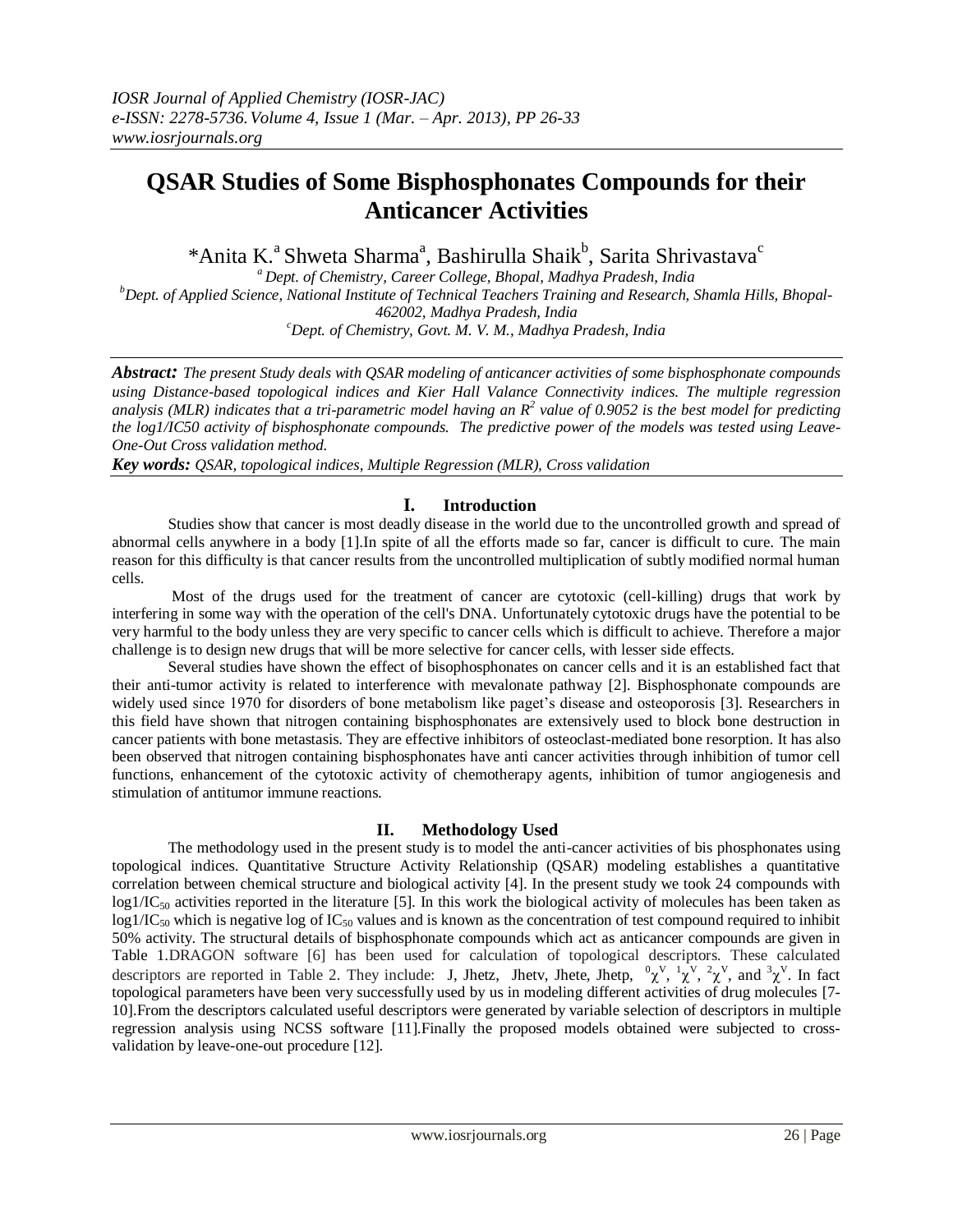# **III. Results And Discussions**

The biological activities of these compounds in terms of log  $1/IC_{50}$  are reported in Table 2. Table 2 also contains calculated parameters viz- Balaban and Balaban type indices and zero to three order valence-connectivity indices. The correlation matrix among all the topological indices and biological activity is reported in Table 3. A close look at this table clearly indicates that for modeling  $log1/IC_{50}$  activity connectivity indices play a dominant role. However, it is interesting to observe that higher order valence-connectivity indices show a decreasing trend. The  $1<sup>st</sup>$  and  $2<sup>nd</sup>$  order connectivity-indices show good correlation. The data was subjected to regression analysis and the best obtained correlations are summarized in Table 4. On the basis of  $\mathbb{R}^2$  following models are best for modeling the anticancer activity of these compounds:

| One variable model (model no. 4, Table 4)                                                                                      |     |
|--------------------------------------------------------------------------------------------------------------------------------|-----|
| $\log 1/\text{IC}_{50}$ = -0.6139( $\pm$ 0.0644) <sup>1</sup> $\chi^{\text{V}}$ +6.9457                                        | (1) |
| N=24, $R^2 = 0.8050$ , $R^2A = 0.7961$ , $Se = 0.3077$ , $F = 90.821$ , $Q = 2.9159$                                           |     |
| Two variable model (model no. 7, Table 4)                                                                                      |     |
| $\text{log}1/\text{IC}_{50}$ = -0.1939 (± 0.1079) $\text{J}_{\text{hetp}}$ -0.6631 (±0.0672) <sup>1</sup> $\chi^{\nu}$ +8.1470 | (2) |
| $N = 24$ , $R^2 = 0.8310$ , $R^2A = 0.8149$ , $Se = 0.2932$ , $F = 51.626$ , $Q = 3.1091$                                      |     |
| Three variable model (model no. 8, Table 4)                                                                                    |     |
| $\log 1/\text{IC}_{50}$ = -0.2564 (±0.1022) J <sub>hetp</sub> - 0.7133 (±0.0651) <sup>1</sup> $\chi$ <sup>v</sup> +            |     |
| $0.3063$ (±0.1342) <sup>3</sup> $\chi$ <sup>v</sup> + 7.0165<br>(3)                                                            |     |
| $N = 24, R^2 = 0.8659, R^2 A = 0.8141, Se = 0.2677, F = 43.049, Q = 3.4760$                                                    |     |
|                                                                                                                                |     |

 However during the regression analysis it has been found that compound 4 is a serious outlier. Its behavior may be because of its geometry of side chain attached to nitrogen. When compound 4 is deleted drastic improvement in quality of regression model is obtained and the new models are as shown below:

| One variable model (model no. 12, Table 4)                                                                                 |     |
|----------------------------------------------------------------------------------------------------------------------------|-----|
| $\log 1/\text{IC}_{50} = -0.6248 \left( \pm 0.0570 \right) \frac{1}{\gamma}$ + 6.9891                                      | (4) |
| $N = 23$ , $R^2 = 0.8513$ , $R^2A = 0.8442$ , $Se = 0.2777$ , $F = 120.215$ , $Q = 3.3225$                                 |     |
| Two variable model (model no. 15, Table 4)                                                                                 |     |
| $\log 1/\text{IC}_{50}$ = -0.2232 (±0.0900) J <sub>hetp</sub> - 0.6823 (±0.0561) <sup>1</sup> $\chi$ <sup>v</sup> + 8.3756 | (5) |
| $N = 23$ , $R^2 = 0.8863$ , $R^2A = 0.8749$ , $Se = 0.2489$ , $F = 77.930$ , $Q = 3.7824$                                  |     |
| Three variable model (model no. 16, Table 4)                                                                               |     |
| $\log 1/\text{IC}_{50} = -0.2661$ (±0.0871) J <sub>hetp</sub> -0.7171(±0.0555) <sup>1</sup> $\chi^{\text{V}}$ +            |     |
| $0.2287 \left( \pm 0.1173 \right) \frac{3}{4} \chi^v + 7.5016$                                                             | (6) |
| $N = 23$ , $R^2 = 0.9052$ , $R^2A = 0.8903$ , $Se = 0.2331$ , $F = 60.498$ , $Q = 4.0816$                                  |     |

The best one-parametric model contains  $1<sup>st</sup>$  order valence-connectivity index for which the  $R<sup>2</sup>$  value comes to be 0.8513. The systematic addition of topological indices gave three bi-parametric correlations which were found statistically better than the mono-parametric correlations. However the best bi-parametric model among these contains  $\frac{1}{\chi}$ <sup>v</sup> and J<sub>hetp.</sub> The R<sup>2</sup> value for this bi-parametric model comes out to be 0.8863. The adjusted R<sup>2</sup> for this model is 0.8749, which clearly indicates that addition of  $J_{\text{hetp}}$  is justified . Further improvement in  $R^2$  is observed when  ${}^3\chi^v$  is added to the bi-parametric model the R<sup>2</sup> changes from 0.8863 to 0.9052. The R<sup>2</sup>A also show significant improvement from 0.8749 to 0.8903. On the basis of Pogliani's quality factor [13-14] we infer that the threeparametric model is the best for modeling log  $1/IC_{50}$  activity of present set of compounds. Further confirmation is obtained by estimating the activity using model 16 which is reported in Table 5. The estimated values are in good agreement with observed values. When observed activity values are plotted against estimated values, we obtained a graph which is reported in Fig. 1. The predictive power of the model comes out to be 0.905.

 Further confirmation is obtained by calculating cross-validated parameters from 8-16. Such values are given in Table 6. The PSE value close to0.4 for model 16 suggests that this model is the best. Also cross-validation  $\mathbb{R}^2$  value for model 16 comes to be 0.8953 which is the highest among all the discussed models. For any kind of possible defect we have calculated variance inflation factor, tolerance and condition number for various parameters using VIF plot which is given in Table 7. All the parameters show the value within the permissible limit. Therefore the model is free from any kind of defect. Ridge trace suggests that there is no co- linearity in the model.

## **IV. Conclusions**

A close look at model 16 gives following conclusions: 1.  $J_{\text{hetp}}$  is a negative coefficient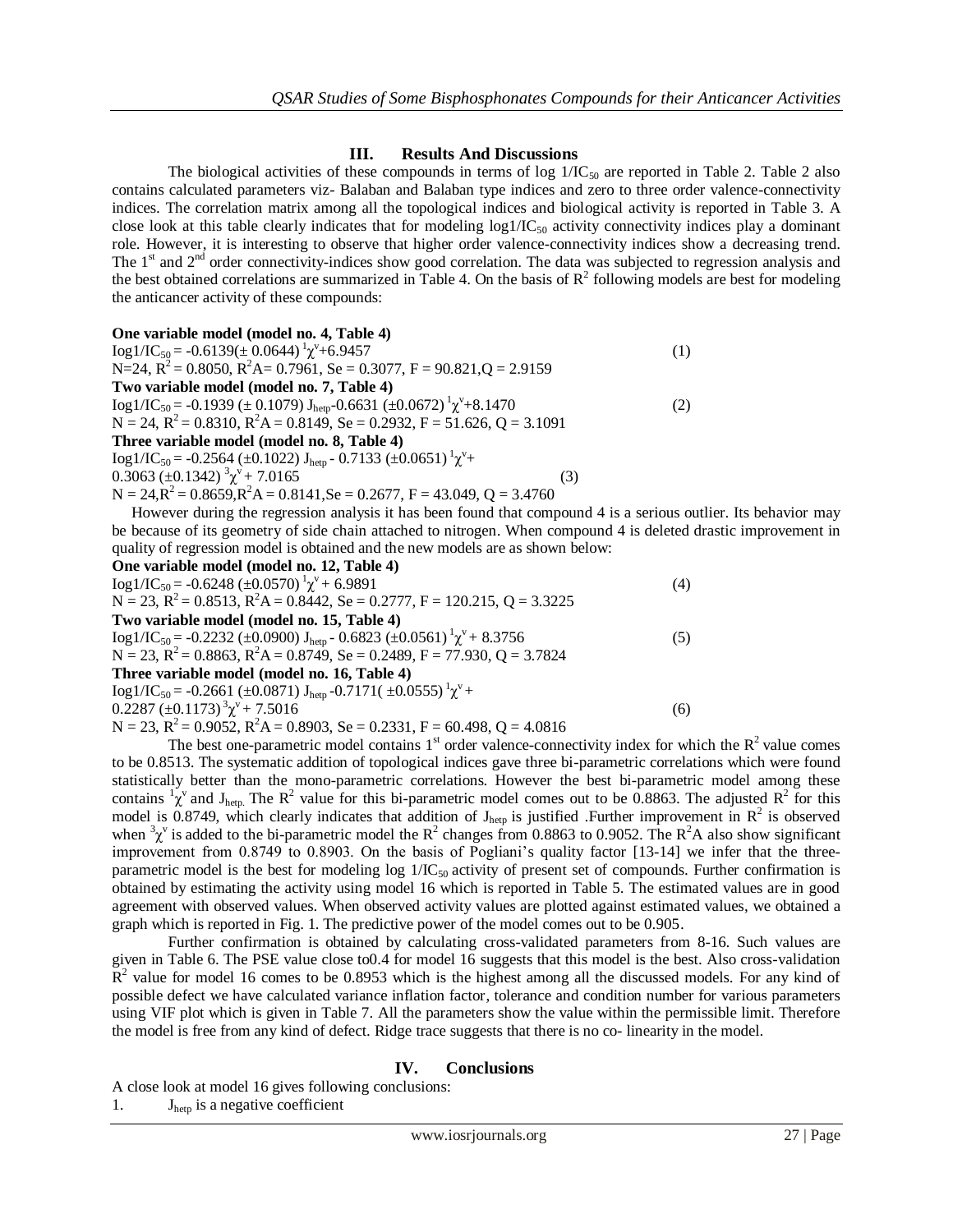- 2. <sup>1</sup>  $\chi^{\text{v}}$  also shows negative coefficient
- 3. <sup>3</sup>  $\chi^{\rm v}$  has a positive coefficient

Since  ${}^3\chi^v$  has a positive coefficient its higher value will give a improved value of log 1/IC<sub>50</sub>. The 1<sup>st</sup> order branching is not favourable and similarly negative coefficient of Balaban type index  $J_{\text{hetp}}$  suggest that the lower value of these parameters will enhance biological activity. While designing a new drug molecule these factors should be considered.

#### **Acknowledgement**

The authors are very thankful to Prof. Vijay Kumar Agrawal, a well known scientist in the field of Computer Assisted Drug Designing for his guidance.

#### **References**

- [1]. Cancer Facts and Figures 2007(American Cancer Society, Atlanta, 2007).
- [2]. M.T. Velenti, L.D. Carbnare, F. Bertoldo, L.Donatelli, V. Lo Cascio The effects on h-TERT gene expression is an additional mechanism of amino bisphosphonates in prostatic cancer cells, European Journal of Pharmacology, 1-2, 2008, 36-42.
- [3]. R. Graham, G. Russel, Determinants of structure function relationships among bisphosphonates, Bone, 40, (5), 2007, S21-S25.
- [4]. X. Y.Yao, J. P. Panaye,J.P. Doucet, R.S. Zang, H.F.Chen, N.C. Liu, Z.D. Hu,B.T. Fan, Comparative study of QSAR/QSPR correlations using support vector machines, radial basis function neural networks and multiple linear regression. J. Chem. Inf. Comput. Sci., 44, 2004, 1257-1266.
- [5]. M.Talebi, G.H.Ghasemi, H.Kefayati, A QSAR study on biological activities of bisphosphonates compounds as anticancer drugs, World Academy of Science, Engineering and Technology, 81, 2011.
- [6]. DRAGON : Software for Calculation of Topological Indices[, www.disat.unimib.it](http://www.disat.unimib.it/)
- [7]. B. Shaik, J. Singh, S.Singh ,N. Sohani, V.K. Agrawal, P.V. Khadikar**,** Mutagenicity of Nitrated Polycyclic Aromatic Hydrocarbons: A QSAR Investigation Chemical Biology Drug Design, 71(3), 2008, 230-243.
- [8]. B.Louis, J. Singh, B. Shaik, V.K. Agrawal, P.V. Khadikar, QSPR Study on the Estimation of Solubility of Drug-like Organic Compounds: A Case of Barbiturates Chemical Biology Drug Design, 74, 2009, 190-195.
- [9]. J. Singh, I. Ahmad, B. Shaik, V.K. Agrawal, P.V. Khadikar, Modeling of Clostridium histolyticum collagenase inhibitory activity of some sulfony1-1-amine hydroxamates : a molecular connectivity approach. J. Indian Chem. Soc., 86, 2009, 1197-1203.
- [10]. J. Singh, I. Ahmad, B. Shaik, R. Kumar, M. Gupta, V. K. Agrawal, Modeling of protease inhibitory activity of some hydroxamates using physic-chemical and topological parameters, International J Pure Appl. Chem., 4(3), 2009,195-203.
- [11]. NCSS, Kaysville Utah[, www.ncss.com](http://www.ncss.com/)
- [12]. S. Chaterjee, A.S. Hadi, Price B, Regression Analysis by Examples, ( 3rd Ed. Wiley: New York 2000.)
- [13]. L. Pogliani , Structure property relationships of amino acids and some dipeptides, Amino Acids, 6, 1994,141.
- [14]. L.Pogliani , Modeling with Special Descriptors Derived from a Medium-Sized Set of Connectivity Indices, J. Phys. Chem., **100**, 1996, 18065-18077.



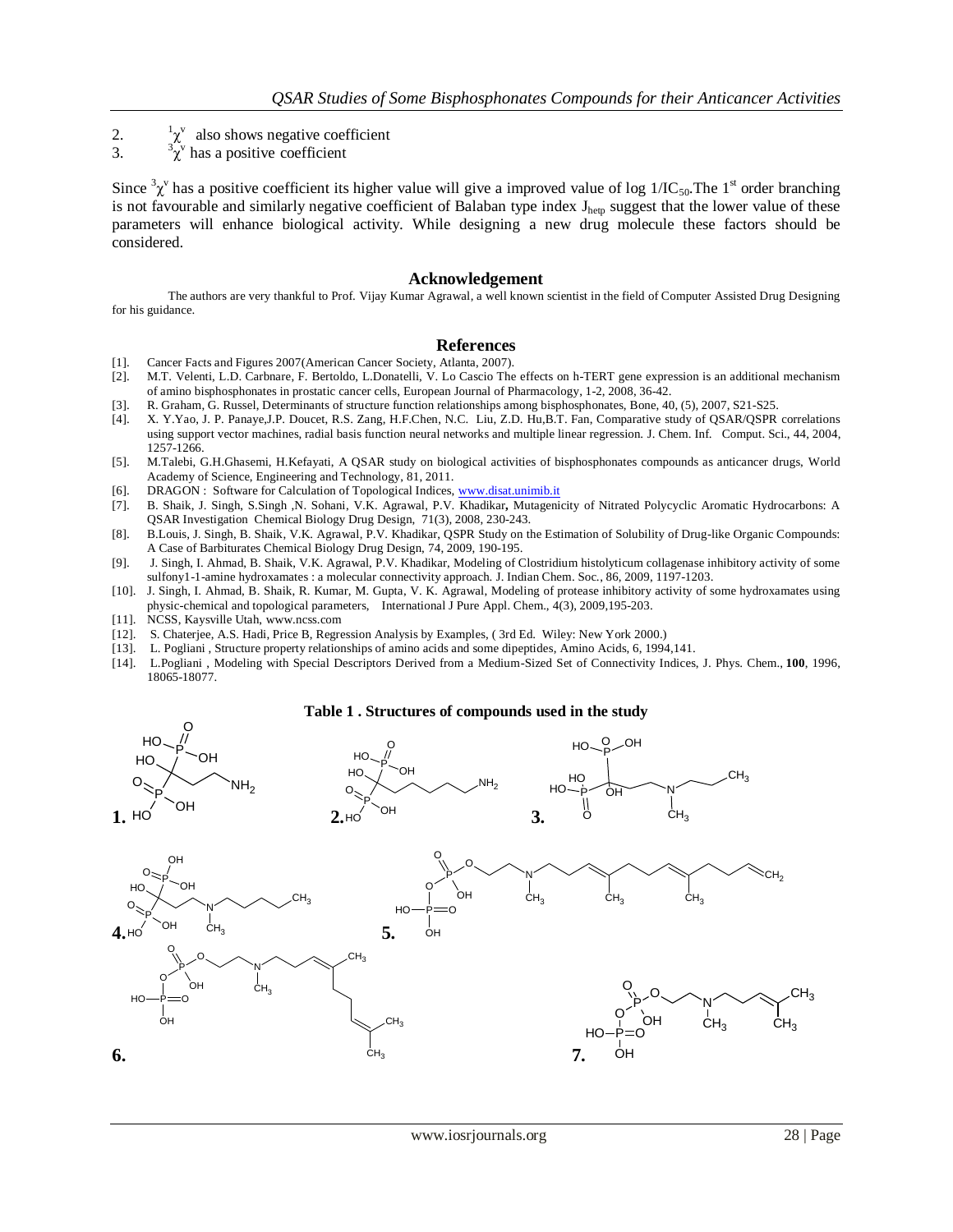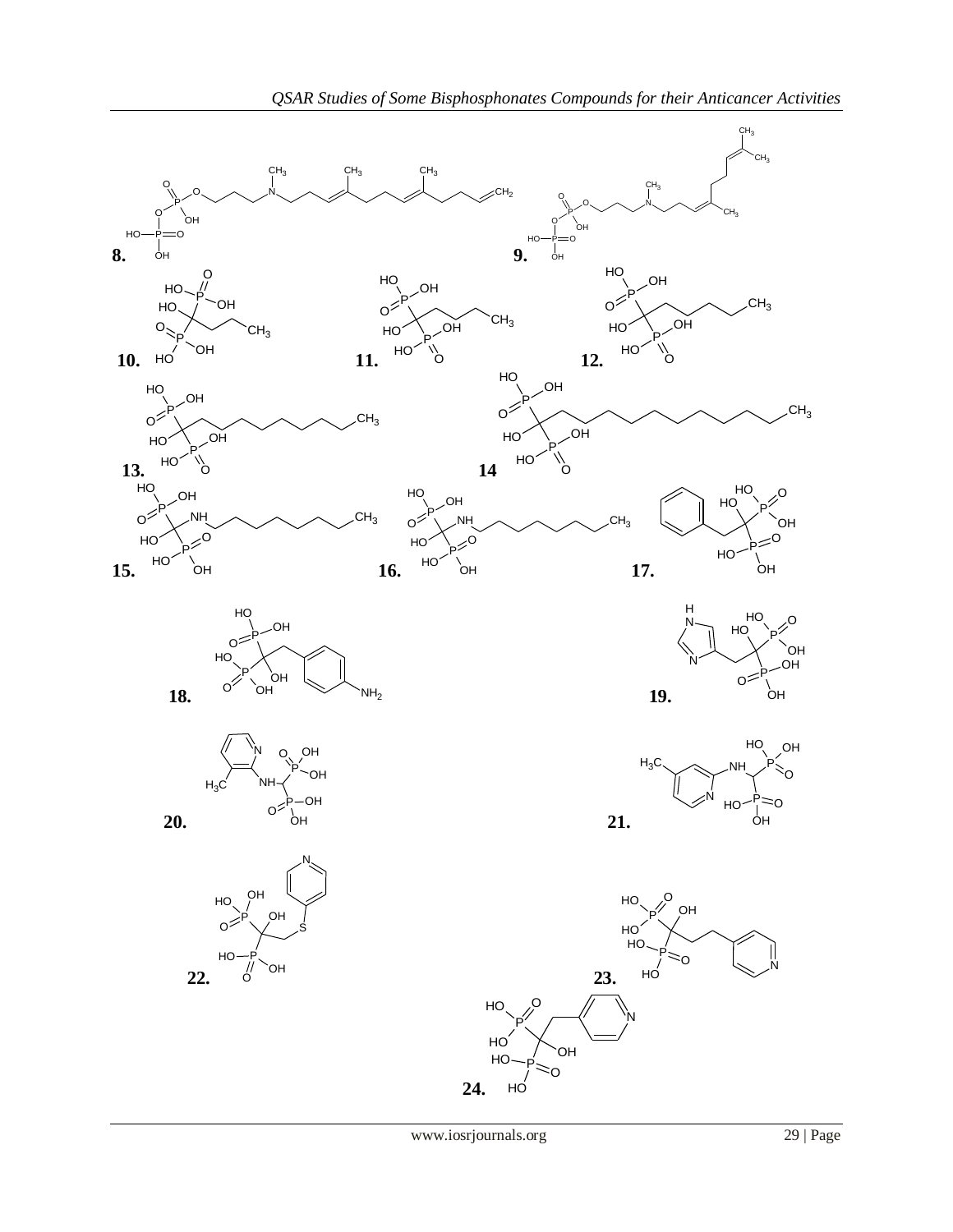| Compd.         |                |      |            |                   |                            |                   |                    |                    |                 |          |
|----------------|----------------|------|------------|-------------------|----------------------------|-------------------|--------------------|--------------------|-----------------|----------|
| no             | $log1/IC_{50}$ | J    | $J_{hetZ}$ | J <sub>hety</sub> | $\mathbf{J}_{\text{hete}}$ | $J_{\text{hetp}}$ | ${}^0\chi^{\rm v}$ | ${}^1\chi^{\rm v}$ | $2\chi^{\rm v}$ | $\chi^v$ |
| 1              | 2.16           | 4.96 | 9.44       | 4.47              | 5.36                       | 5.86              | 8.23               | 6.32               | 6.41            | 5.29     |
| $\overline{2}$ | 2.36           | 4.59 | 6.57       | 4.30              | 4.80                       | 5.10              | 10.35              | 7.82               | 7.47            | 6.03     |
| $\overline{3}$ | 2.31           | 4.76 | 6.82       | 4.15              | 5.10                       | 4.65              | 11.51              | 8.20               | 7.92            | 6.24     |
| $\overline{4}$ | 2.46           | 4.54 | 5.98       | 3.98              | 4.83                       | 4.30              | 12.93              | 9.20               | 8.63            | 6.78     |
| 5              | $-0.52$        | 3.74 | 4.83       | 3.21              | 4.33                       | 3.36              | 18.20              | 11.82              | 9.26            | 5.90     |
| 6              | $-0.14$        | 3.74 | 5.02       | 3.05              | 4.36                       | 3.23              | 16.50              | 10.65              | 8.67            | 5.22     |
| 7              | 1.55           | 3.77 | 5.64       | 2.75              | 4.46                       | 3.02              | 13.01              | 8.60               | 7.08            | 4.19     |
| $\overline{8}$ | $-0.47$        | 3.69 | 4.67       | 3.21              | 4.23                       | 3.34              | 18.91              | 12.32              | 9.62            | 6.11     |
| $\overline{9}$ | $-0.34$        | 3.69 | 4.80       | 3.05              | 4.24                       | 3.21              | 17.21              | 11.15              | 9.02            | 5.43     |
| $10\,$         | 2.52           | 4.96 | 9.34       | 4.54              | 5.33                       | 6.03              | 8.65               | 6.62               | 6.62            | 5.40     |
| 11             | 2.66           | 4.87 | 8.18       | 4.52              | 5.17                       | 5.76              | 9.36               | 7.12               | 6.98            | 5.68     |
| 12             | 1.30           | 4.74 | 7.26       | 4.45              | 4.98                       | 5.46              | 10.06              | 7.62               | 7.33            | 5.93     |
| 13             | 0.93           | 4.18 | 5.18       | 4.04              | 4.29                       | 4.52              | 12.89              | 9.62               | 8.74            | 6.93     |
| 14             | 0.15           | 3.97 | 4.67       | 3.87              | 4.05                       | 4.22              | 14.31              | 10.62              | 9.45            | 7.43     |
| 15             | 1.02           | 4.18 | 5.42       | 3.65              | 4.44                       | 3.90              | 12.69              | 9.37               | 8.24            | 6.21     |
| 16             | 1.96           | 4.44 | 6.30       | 3.80              | 4.79                       | 4.17              | 11.27              | 8.37               | 7.53            | 5.71     |
| 17             | 2.37           | 2.84 | 4.46       | 2.94              | 3.24                       | 3.52              | 10.33              | 7.68               | 7.53            | 5.96     |
| 18             | 2.53           | 2.81 | 4.29       | 2.94              | 3.24                       | 3.43              | 10.83              | 7.88               | 7.79            | 6.10     |
| 19             | 2.42           | 2.87 | 4.65       | 2.73              | 3.22                       | 3.25              | 9.55               | 7.12               | 7.11            | 5.65     |
| 20             | 2.58           | 2.73 | 4.58       | 2.49              | 3.32                       | 2.73              | 10.55              | 7.77               | 7.16            | 5.25     |
| 21             | 2.79           | 2.67 | 4.47       | 2.46              | 3.26                       | 2.69              | 10.55              | 7.76               | 7.21            | 5.17     |
| 22             | 2.18           | 2.68 | 5.12       | 2.80              | 3.06                       | 3.62              | 11.42              | 8.65               | 8.39            | 7.36     |
| 23             | 2.39           | 2.68 | 3.89       | 2.74              | 3.00                       | 3.16              | 10.91              | 8.03               | 7.73            | 6.31     |
| 24             | 1.91           | 2.84 | 4.48       | 2.91              | 3.25                       | 3.47              | 10.20              | 7.53               | 7.40            | 5.87     |

**Table 2.Calculated values of topological parameters for the compounds used in the present study along with observed log1/IC50 values**

#### **Table 3. Correlation matrix**

|                    | $log1/IC_{50}$ | J       | $J_{\text{hetz}}$ | J <sub>hetv</sub> | $J_{\text{hete}}$ | $J_{\text{hetp}}$ | $0_{\mathbf{v}}$ v | $1_{\mathbf{v}^{\mathrm{V}}}$ | $2_{\gamma}$ v | $3\gamma^V$ |
|--------------------|----------------|---------|-------------------|-------------------|-------------------|-------------------|--------------------|-------------------------------|----------------|-------------|
| $log1/IC_{50}$     | 1.00           |         |                   |                   |                   |                   |                    |                               |                |             |
|                    | $-0.09$        | 1.00    |                   |                   |                   |                   |                    |                               |                |             |
| $J_{\text{hetz}}$  | 0.27           | 0.83    | 1.00              |                   |                   |                   |                    |                               |                |             |
| $J_{\text{h}etv}$  | 0.05           | 0.94    | 0.83              | 1.00              |                   |                   |                    |                               |                |             |
| J <sub>hete</sub>  | $-0.13$        | 0.98    | 0.84              | 0.87              | 1.00              |                   |                    |                               |                |             |
| $J_{\text{hetp}}$  | 0.22           | 0.85    | 0.90              | 0.95              | 0.78              | 1.00              |                    |                               |                |             |
| ${}^0\chi^{\rm v}$ | $-0.90$        | $-0.06$ | $-0.45$           | $-0.24$           | 0.00              | $-0.44$           | 1.00               |                               |                |             |
| ${}^1x^v$          | $-0.90$        | $-0.05$ | $-0.47$           | $-0.20$           | $-0.02$           | $-0.41$           | 0.98               | 1.00                          |                |             |
| $^2\chi^{\rm v}$   | $-0.79$        | $-0.09$ | $-0.52$           | $-0.13$           | $-0.11$           | $-0.34$           | 0.88               | 0.94                          | 1.00           |             |
| $\chi^v$           | $-0.09$        | $-0.02$ | $-0.21$           | 0.21              | $-0.16$           | 0.14              | 0.10               | 0.25                          | 0.55           | 1.00        |

#### **Table 4 . Regression parameters and quality of correlation**

| Model | Parameters                          | $Ai=(1, \ldots, 3)$   | B      | <b>Se</b> | $R^2$  | $R^2A$ | F-ratio | $O=R/Se$ |
|-------|-------------------------------------|-----------------------|--------|-----------|--------|--------|---------|----------|
| No.   | Used                                |                       |        |           |        |        |         |          |
|       | $3_vv$                              | $-0.1390(\pm 0.3247)$ | 2.4513 | 0.6940    | 0.0083 | 0.0000 | 0.183   | 0.1313   |
|       | J <sub>hete</sub>                   | $-0.1860(\pm 0.2966)$ | 2.4064 | 0.6907    | 0.0176 | 0.0000 | 0.393   | 0.1921   |
|       | $J_{\text{hetp}}$                   | $0.2394(\pm 0.2286)$  | 0.6706 | 0.6801    | 0.0475 | 0.0042 | 1.097   | 0.3205   |
|       | $\mathbf{1}_{\mathbf{N}}\mathbf{V}$ | $-0.6139(\pm 0.0644)$ | 6.9457 | 0.3077    | 0.8050 | 0.7961 | 90.821  | 2.9159   |
|       | $3_vv$                              | $0.2160(\pm 0.1447)$  | 5.8751 | 0.2995    | 0.8237 | 0.8069 | 49.062  | 3.0303   |
|       | $1_{N}V$                            | $-0.6380(\pm 0.0647)$ |        |           |        |        |         |          |
| 6     | J <sub>hete</sub>                   | $-0.2075(\pm 0.1275)$ | 7.8284 | 0.2968    | 0.8269 | 0.8109 | 50.141  | 3.0638   |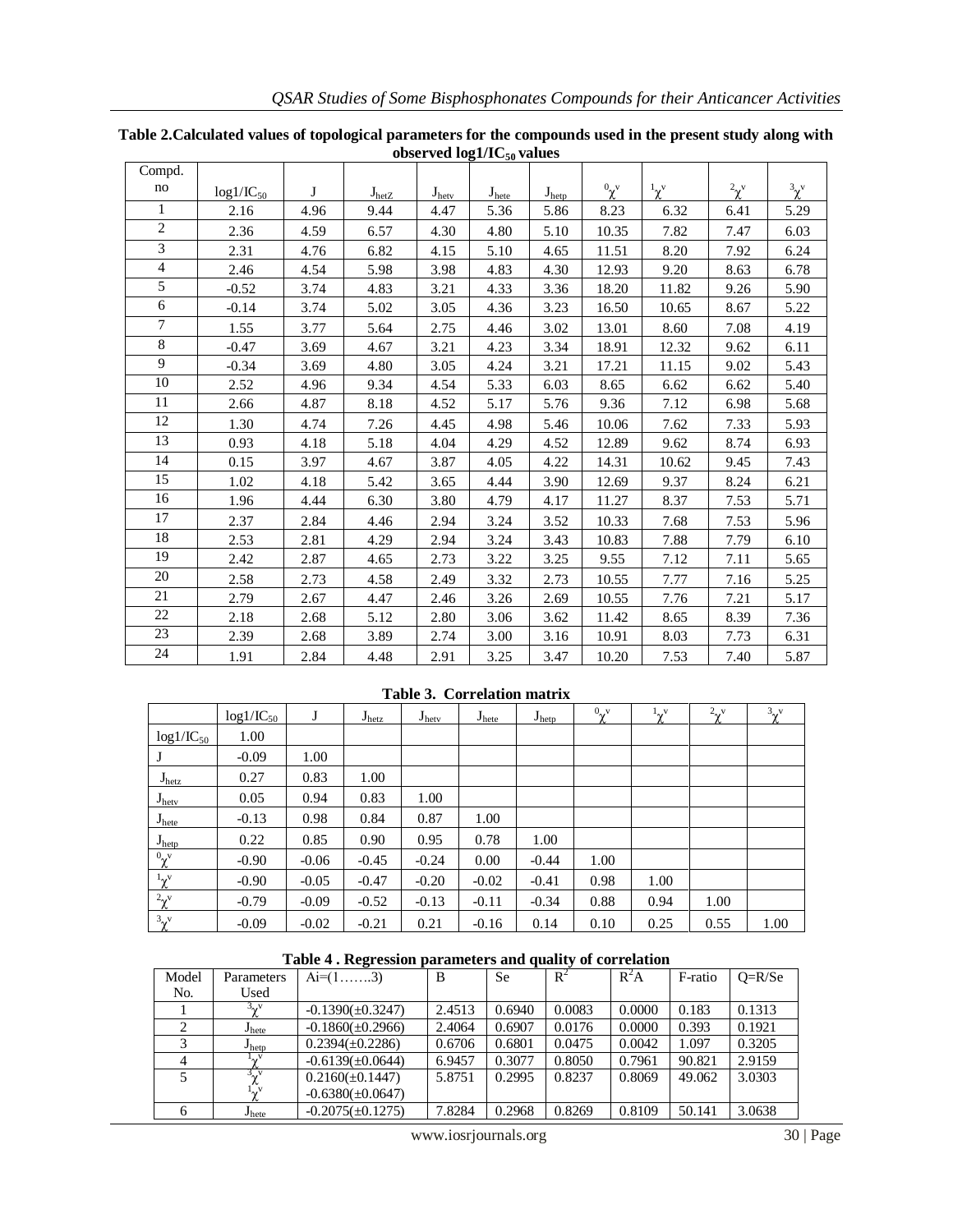|                   | $-0.6156(\pm 0.0621)$ |        |        |        |        |        |        |
|-------------------|-----------------------|--------|--------|--------|--------|--------|--------|
| J <sub>http</sub> | $-0.1939(\pm 0.1079)$ | 8.1470 | 0.2932 | 0.8310 | 0.8149 | 51.626 | 3.1091 |
| $^1$              | $-0.6631(\pm 0.0672)$ |        |        |        |        |        |        |
| $J$ hetp          | $-0.2564(\pm 0.1022)$ | 7.0165 | 0.2677 | 0.8659 | 0.8458 | 43.049 | 3.4760 |
| $\mathbf{A}$      | $-0.7133(\pm 0.0651)$ |        |        |        |        |        |        |
| ຳ.,               | $0.3063(\pm 0.1342)$  |        |        |        |        |        |        |

 **After deletion of compound no. 4**

| Model | Parameters         | $Ai=(1, \ldots, 3)$   | B      | <b>Se</b> | $R^2$  | $R^2A$ | F-ratio | $O=R/Se$ |
|-------|--------------------|-----------------------|--------|-----------|--------|--------|---------|----------|
| No.   | Used               |                       |        |           |        |        |         |          |
| 9     | $3_v v$            | $-0.2143(\pm 0.3373)$ | 2.8533 | 0.7133    | 0.0189 | 0.0000 | 0.404   | 0.1927   |
| 10    | J <sub>hete</sub>  | $-0.2319(\pm 0.3028)$ | 2.5556 | 0.7103    | 0.0272 | 0.0000 | 0.587   | 0.2322   |
| 11    | $J_{\text{hetp}}$  | $0.2293(\pm 0.2318)$  | 0.6778 | 0.7039    | 0.0445 | 0.0000 | 0.979   | 0.2997   |
| 12    |                    | $-0.6248(\pm 0.0570)$ | 6.9891 | 0.2777    | 0.8513 | 0.8442 | 120.215 | 3.3225   |
| 13    | $3_vv$             | $0.1382(\pm 0.1351)$  | 6.2998 | 0.2774    | 0.8587 | 0.8446 | 60.766  | 3.3405   |
|       |                    | $-0.6392(\pm 0.0586)$ |        |           |        |        |         |          |
| 14    | J <sub>hete</sub>  | $-0.2709(\pm 0.1052)$ | 8.1479 | 0.2466    | 0.8883 | 0.8772 | 79.547  | 3.8220   |
|       |                    | $-0.6287(\pm 0.0506)$ |        |           |        |        |         |          |
| 15    | $J_{\text{http}}$  | $-0.2232(\pm 0.0900)$ | 8.3756 | 0.2489    | 0.8863 | 0.8749 | 77.930  | 3.7824   |
|       |                    | $-0.6823(\pm 0.0561)$ |        |           |        |        |         |          |
| 16    | $J_{\text{hetp}}$  | $-0.2661(\pm 0.0871)$ | 7.5016 | 0.2331    | 0.9052 | 0.8903 | 60.498  | 4.0816   |
|       |                    | $-0.7171(\pm 0.0555)$ |        |           |        |        |         |          |
|       | $3^{\prime}_{\nu}$ | $0.2287(\pm 0.1173)$  |        |           |        |        |         |          |

**Table 5 Observed and estimated values of log1/IC<sup>50</sup> before and after deletion (Using model no. 8 and model** 

| 16)            |                                                            |                |                |                |                |  |  |  |  |  |  |  |
|----------------|------------------------------------------------------------|----------------|----------------|----------------|----------------|--|--|--|--|--|--|--|
|                | Observed<br>Estimated<br>Residual<br>Estimated<br>Residual |                |                |                |                |  |  |  |  |  |  |  |
| Compd. No.     | $log1/IC_{50}$                                             | $log1/IC_{50}$ | $log1/IC_{50}$ | $log1/IC_{50}$ | $log1/IC_{50}$ |  |  |  |  |  |  |  |
| 1              | 2.16                                                       | 2.59           | $-0.43$        | 2.62           | $-0.46$        |  |  |  |  |  |  |  |
| $\overline{c}$ | 2.36                                                       | 1.96           | 0.40           | 1.91           | 0.44           |  |  |  |  |  |  |  |
| $\overline{3}$ | 2.31                                                       | 2.39           | $-0.08$        | 1.81           | 0.49           |  |  |  |  |  |  |  |
| $\overline{4}$ | 2.46                                                       | 1.95           | 0.51           |                |                |  |  |  |  |  |  |  |
| 5              | $-0.52$                                                    | $-0.57$        | 0.05           | $-0.52$        | 0.00           |  |  |  |  |  |  |  |
| 6              | $-0.14$                                                    | 0.17           | $-0.31$        | 0.20           | $-0.33$        |  |  |  |  |  |  |  |
| $\overline{7}$ | 1.55                                                       | 1.60           | $-0.05$        | 1.49           | 0.06           |  |  |  |  |  |  |  |
| $\,8\,$        | $-0.47$                                                    | $-0.94$        | 0.47           | $-0.83$        | 0.35           |  |  |  |  |  |  |  |
| 9              | $-0.34$                                                    | $-0.22$        | $-0.12$        | $-0.11$        | $-0.22$        |  |  |  |  |  |  |  |
| 10             | 2.52                                                       | 2.20           | 0.32           | 2.38           | 0.13           |  |  |  |  |  |  |  |
| 11             | 2.66                                                       | 2.06           | 0.60           | 2.16           | 0.50           |  |  |  |  |  |  |  |
| 12             | 1.30                                                       | 1.89           | $-0.59$        | 1.94           | $-0.63$        |  |  |  |  |  |  |  |
| 13             | 0.93                                                       | 1.05           | $-0.12$        | 0.98           | $-0.05$        |  |  |  |  |  |  |  |
| 14             | 0.15                                                       | 0.56           | $-0.41$        | 0.46           | $-0.31$        |  |  |  |  |  |  |  |
| 15             | 1.02                                                       | 1.47           | $-0.45$        | 1.16           | $-0.14$        |  |  |  |  |  |  |  |
| 16             | 1.96                                                       | 2.06           | $-0.10$        | 1.69           | 0.26           |  |  |  |  |  |  |  |
| 17             | 2.37                                                       | 2.25           | 0.12           | 2.42           | $-0.05$        |  |  |  |  |  |  |  |
| 18             | 2.53                                                       | 2.24           | 0.29           | 2.34           | 0.19           |  |  |  |  |  |  |  |
| 19             | 2.42                                                       | 2.78           | $-0.36$        | 2.83           | $-0.40$        |  |  |  |  |  |  |  |
| 20             | 2.58                                                       | 2.45           | 0.13           | 2.40           | 0.17           |  |  |  |  |  |  |  |
| 21             | 2.79                                                       | 2.39           | 0.40           | 2.40           | 0.39           |  |  |  |  |  |  |  |
| 22             | 2.18                                                       | 2.08           | 0.11           | 2.02           | 0.16           |  |  |  |  |  |  |  |
| 23             | 2.39                                                       | 2.30           | 0.10           | 2.35           | 0.04           |  |  |  |  |  |  |  |
| 24             | 1.91                                                       | 2.38           | $-0.47$        | 2.52           | $-0.61$        |  |  |  |  |  |  |  |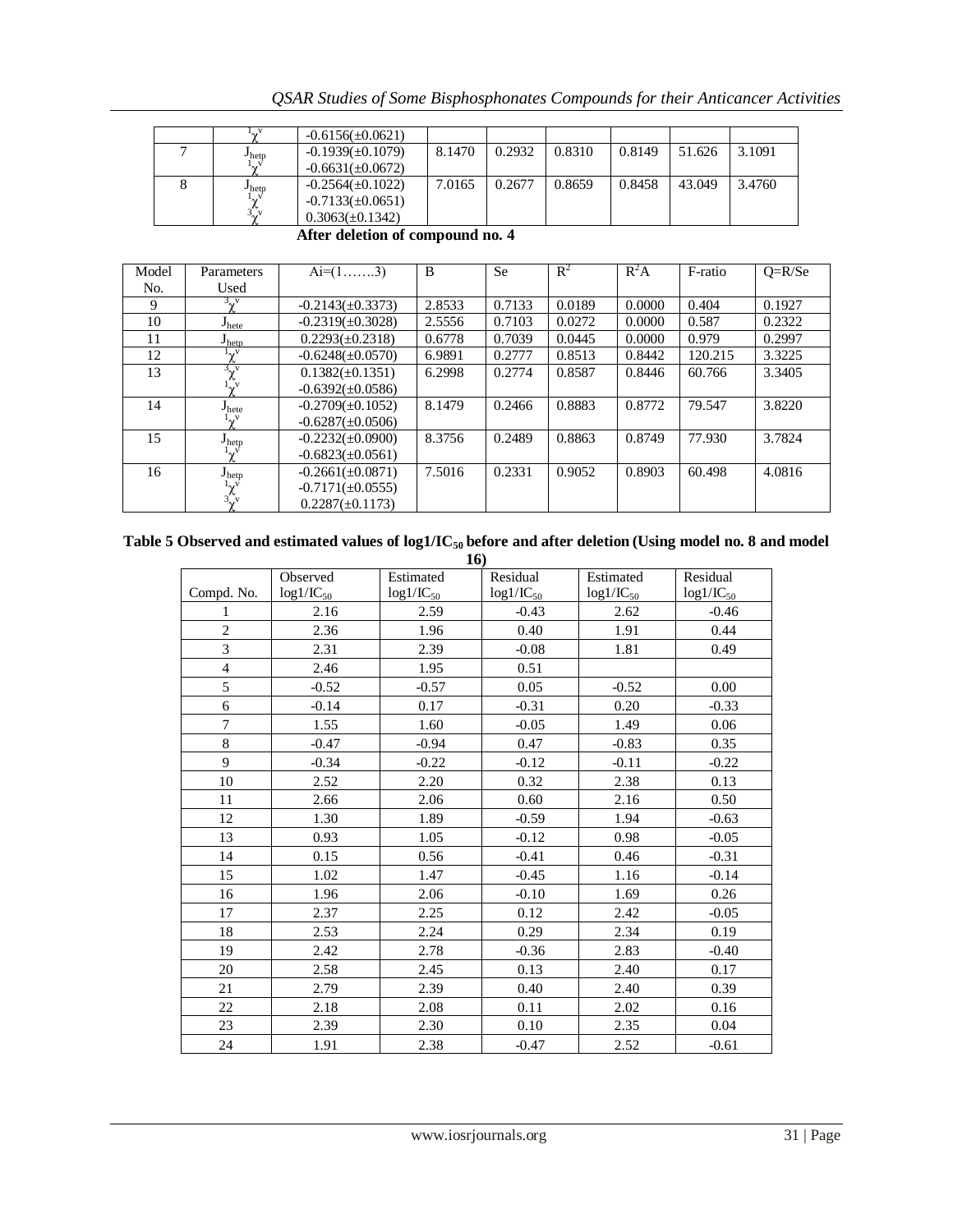|       | гс о , стоээ тандайон рагангситэ ог ргорозса шоасвэ эсгөгс ана агит асв |            |                   |                           |            |
|-------|-------------------------------------------------------------------------|------------|-------------------|---------------------------|------------|
| Model | Parameters                                                              | PRESS/     | $R^2_{\text{CV}}$ | <b>S</b> <sub>PRESS</sub> | <b>PSE</b> |
| No.   | used                                                                    | <b>SSY</b> |                   |                           |            |
| 4     | $\mathbf{1}_{\mathbf{v}}\mathbf{v}$                                     | 0.24       | 0.76              | 0.50                      | 0.48       |
|       | $J_{\text{hetp}}^{\mathcal{N}} \chi^V$                                  | 0.20       | 0.80              | 0.48                      | 0.45       |
| 8     | $3. \nu$<br>$J_{\text{hetp}}$                                           | 0.15       | 0.85              | 0.44                      | 0.40       |
| 12    |                                                                         | 0.17       | 0.83              | 0.44                      | 0.42       |
| 15    | $J_{\text{hetp}}^{\phantom{\text{up}^{1}}}\chi^{\text{v}}$              | 0.13       | 0.87              | 0.40                      | 0.37       |
| 16    | 3 V<br>$J_{\text{http.}}$                                               | 0.10       | 0.90              | 0.37                      | 0.34       |

**Table 6 . Cross validation parameters of proposed models before and after deletion**



**Fig. 1 Correlation between observed and estimated log1/IC<sup>50</sup> using model 8**



**Fig. 2 Correlation between observed and estimated log1/IC<sup>50</sup> using model 16**